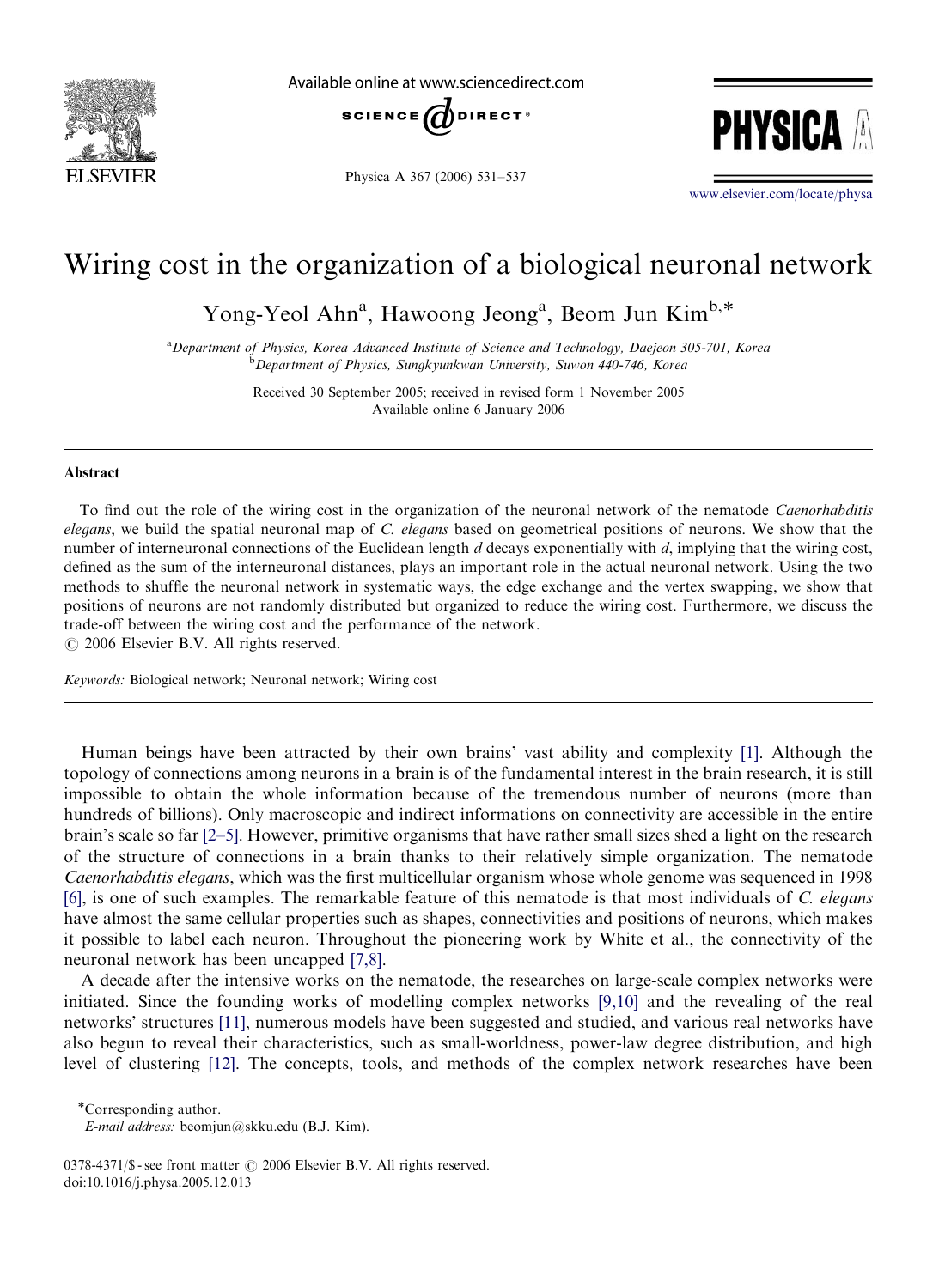diffused into various fields, especially into biology. As the knowledge about biological networks grows, the issue of identifying the organizing principle of them becomes more substantial. In this issue, a powerful approach is focusing on the high effectiveness of biosystems because of the very essentiality of natural selection in the evolution. There are evidences of optimization in biological networks as we see in the normal biological organs. For example, the average distance between two metabolites of 43 microorganisms' metabolic networks remain the same even though their numbers of nodes span from 200 to 800 [\[13\]](#page-5-0). This optimization viewpoint can be also applied to technological systems (e.g. electric circuit [\[14\]](#page-5-0), modular structure of a software [\[15\]](#page-5-0)) because technological systems also evolve by the pressure toward high efficiency. It was discovered that the power-law degree distribution can come out from the optimization based models [\[14,16,17\].](#page-5-0) In these models, a total cost is defined as the number of edges (or total length of edges) and the effectiveness is defined by several different measures, e.g. the short characteristic path length. The energy function to be optimized is defined using the cost and the effectiveness measures, and then, by minimizing the energy function, the scale-free network emerges as a result. When a network is spatially embedded, the geographic positions of vertices and the Euclidean lengths of edges are clearly defined, and such networks have been recently studied [\[18–21\].](#page-5-0) For example, it has been revealed that the wiring length distribution of the Internet routers and autonomous systems shows the power-law decay form as a function of the edge length [\[19\],](#page-5-0) while the cortical system network of macaque has been modeled by the exponential form [\[20\].](#page-5-0)

Recently, in Ref. [\[23\]](#page-6-0) the pattern recognition ability of Hopfield model [\[22\]](#page-6-0) was used to gauge the network functionality. Interestingly, the neuronal network of *C.elegans* shows worse performance than Barabasi–Al-bert (BA) network [\[10\]](#page-5-0) and Watts–Strogatz (WS) network [\[9\]](#page-5-0) with the rewiring probability  $p = 1.0$  [\[23\].](#page-6-0) Another important result in Ref. [\[23\]](#page-6-0) is that the performance of the Hopfield network is enhanced monotonically as the clustering property of the network becomes weak. Although the use of the pattern recognition in the Hopfield model as a generic measure of the network performance can hardly be justified, we strongly believe that the clustering coefficient can be a good measure of network performance. In more detail, the large clustering coefficient in a given network implies that there exist many short detouring connections. In the point of view of network performance, we are wasting our precious resources if we make too many triangles in networks since those edges participating in triangles could equally have been used to connect remote vertices. Consequently, the worse performance of the C. elegans neuronal network in Ref. [\[23\]](#page-6-0) appears to suggest that the performance of the network competes with other measures.

The key question we are trying to answer in this paper is how the performance of the network competes with the wiring cost in the network. If we are allowed to use as many connections as we want, we can make network functioning very well by using sufficiently many edges. However, putting more edges consumes more resources in practice, and thus there should be a trade-off relation between the performance and the cost (measured as the total number of edges in this case). One can extend this discussion towards the case where the total number of edges is fixed but the network is geographically embedded in space. In this case, a sensible definition of the wiring cost can be the sum of the Euclidean lengths of edges. Real networks that can be viewed in such a way include the electric circuits, the Internet, the power grid, and the neuronal network in biological organisms. In this perspective, the cascading failure (the large-scale blackout) in power grid can be understood as the dark side effect of enhancing network performance. Suppose that the total length of power transmission lines is given. In order to distribute the electric power to more individuals, one should avoid making triangles since one can distribute electricity to broader region by sacrificing the formation of triangles. In this regard, it is to be noted that many technological networks such as the power grid [\[9\]](#page-5-0) and the electronic circuits [\[14\]](#page-5-0) have relatively small clustering coefficients.

In this paper, we construct the three-dimensional neuronal map of C. *elegans*, and we display and estimate the effect of the wiring cost against the performance in the organization of the neuronal network of C. elegans. It is to be noted that the strong evidence of the cost optimization in C. elegans was discovered by showing that the natural position of ganglia in C. elegans has the lowest wiring cost among the vast number of all possible positioning combinations [\[24\].](#page-6-0) We are investigating the wiring cost in the scale of individual neurons in the present work.

First of all, we construct the map of neurons in C. *elegans*. We define the position of a neuron as that of the soma which is collected from the figures of the actual nervous system [\[7\]](#page-5-0). We introduce the following assumptions to construct three-dimensional map from the two-dimensional figures. The first assumption is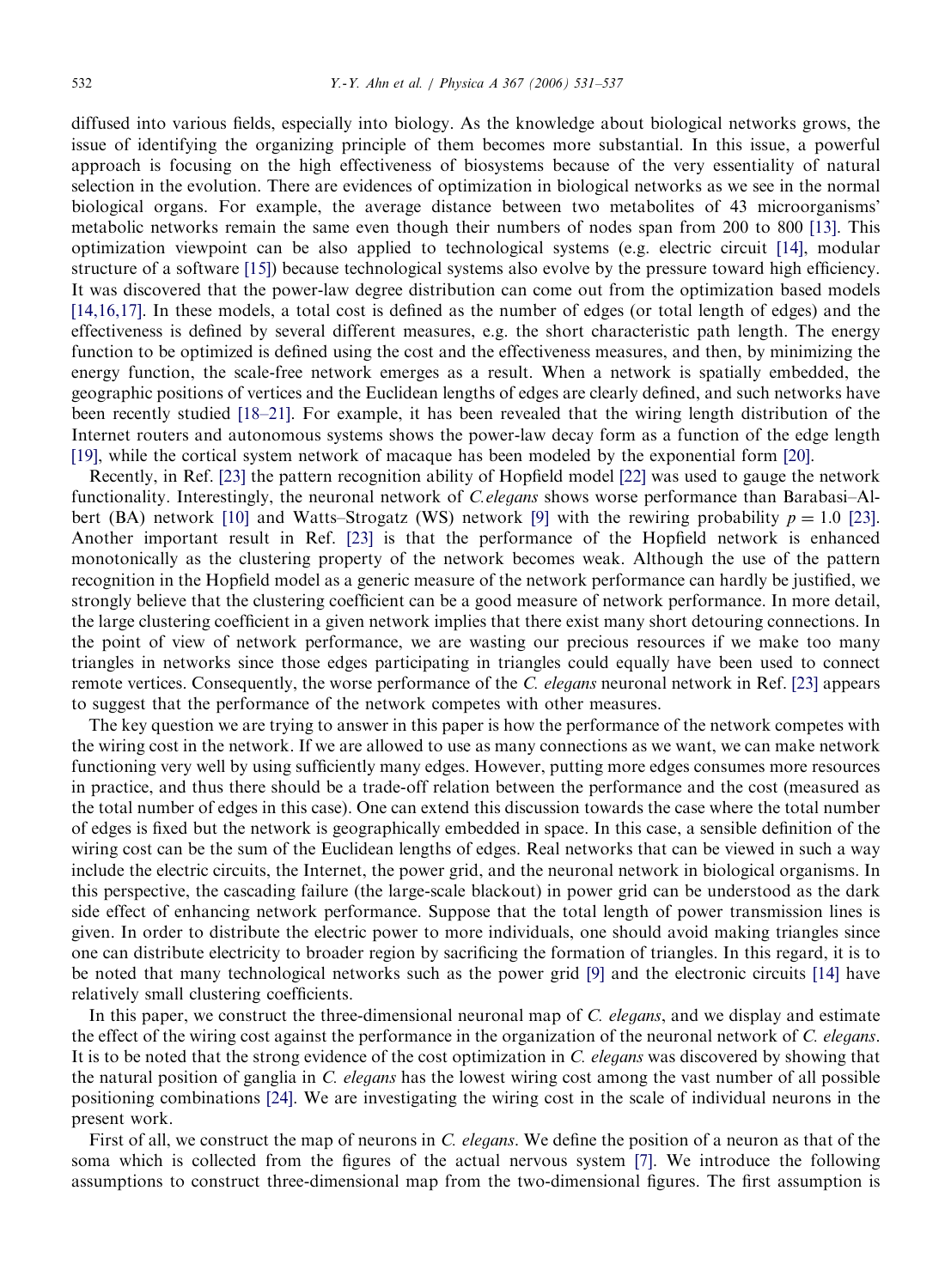that the head neurons wrap the pharynx closely and they are located on the surface of an imaginary cylinder whose diameter is the same as the pharynx's diameter. At the center of the body, we put the neurons that appear in the both figures from the viewpoint of left side and right side. We place the ventral cord neurons at the bottom center of the body and assume that the neurons in the body part are placed just below the cuticle layer due to the pseudocoelome (body cavity) of the organism. However, for the tail neurons it is uncertain that they are placed just below the cuticle layer. We simply use the assumption that they are on the line  $y = z$ and  $y = -z$ , which will not change the results of our analysis anyway since the tail neurons are localized in quite small volume. The positions of neurons and the schematic diagram of map construction are shown in Fig. 1.

Although the wiring is generally not straight and guided by the structures such as the nerve ring and the ventral cord, we start here with the null hypothesis that approximates the connection between any two neurons is along the straight line and the wiring cost of the whole network is defined as the sum of the Euclidean distances of interneuronal connections. Henceforth, the distance is normalized in units of the head–tail length.

The cumulative distribution of the interneuronal distances  $d$  of the original C. elegans network is shown in [Fig. 2](#page-3-0). The cumulative distribution  $P^{cum}(d)$ , measuring the frequency of interneuronal connections of the length larger than d, exhibits a piecewise exponential decay form of  $exp(-d/\xi)$  with three different length scales:  $\xi \approx 0.03, 0.01$ , and 0.74. The longest length scale 0.74 is almost the same order of magnitude as the body-spanning length scale which has been normalized to unity. We believe that the other two shorter length scales are related with the radius of pharynx ( $\approx 0.02$ ). The non-cumulative distribution function  $P(d)$ , measuring how many interneuronal connections of the length  $d$  exist, is obtained from the derivative of the cumulative distribution with respect to d: the steeper slope in [Fig. 2](#page-3-0) at small d indicates that there are more shorter connections than longer ones, validating the concept of the wiring cost in the present work. For comparison, we also draw  $P^{cum}(d)$  obtained by randomly distributing the positions of all the neurons (the solid line in [Fig. 2\)](#page-3-0): the difference from the actual distribution clearly indicates that the neuronal positions are far from random and that the Euclidean distances of neuronal connections plays an important role in the organization of the network although the actual connections are not along the straight lines in reality, as suggested in Ref. [\[20\]](#page-5-0). In the original neuronal network it is found that there are certain amount (about 10%) of long-range links which span about 80% of the whole body. These body-spanning wirings must be crucial



Fig. 1. (a) Schematic diagram of locations of neurons in C. elegans. (b) Locations of head neurons, neuropile, and ventral cord and the connections between the head neurons and (c) Schematic diagram of constructing the three-dimensional neuronal map from a twodimensional figure of head neurons.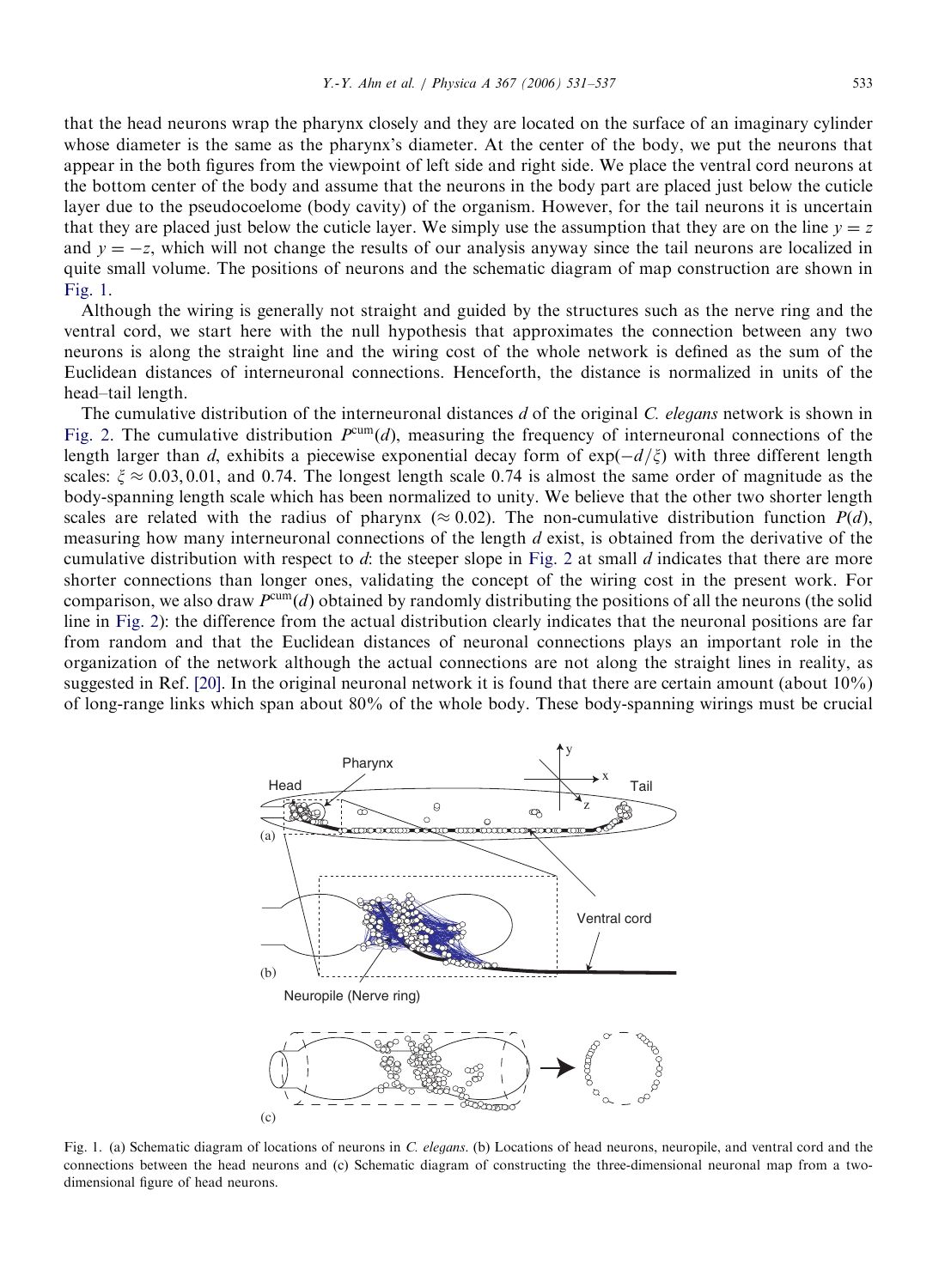<span id="page-3-0"></span>

Fig. 2. Cumulative distribution function  $P^{cum}(d)$  versus the interneuronal distance d, which exhibits the piecewise exponential decay form of  $exp(-d/\zeta)$ . For comparison, we also show the corresponding curve, labelled as 'Random position' for the case when all neurons are randomly distributed, described by the functional form of  $(d-1)^2$ . The difference in functional forms clearly indicates that the geometric distances of interneuronal connections play an important role in the organization of the network. The inset shows the cumulative distribution of the neuron pairs only in the head part. Sudden change of slope is due to the separation between the left and the right parts of head neurons, which corresponds to the radius of pharynx 0.02. If we only consider the x coordinates of neurons, anomaly at  $d \approx 0.02$ vanishes as expected.

for the coordinated function of the worm, such as coherent movement and the egg-laying behavior, as is the spinal cord in a human body. Besides these long-range links, the neuronal network has smaller number of middle-ranged links and much larger number of short links, which supports our proposition that the wiring cost defined as the sum of Euclidean lengths of interneuronal connections is an important factor in C. elegans neuronal network.

To seek further evidences for the role of the wiring cost, we use two systematic ways to shuffle the neuronal network structure. The first one is called the edge exchange (EE) shuffling method [\[25\]](#page-6-0) in which vertices of randomly selected two edges exchange their partner vertices, i.e. the two edges  $(v_1, v_2)$  and  $(v_3, v_4)$  are changed to  $(v_1, v_4)$  and  $(v_2, v_3)$  with  $v_i$  being the *i*th vertex. The EE shuffling keeps the degree of each vertex unchanged and the positions of all vertices remain the same. The second method is the vertex swapping (VS) shuffling method [\[24\]](#page-6-0), in which two randomly chosen vertices simply exchange their positions while preserving all the connections. In the VS, the connection structure of the network never changes, however, the interneuronal distances are greatly altered as we repeat the process. In addition, we adopt the Monte-Carlo (MC) scheme as follows: we use the wiring cost, defined as the sum of the Euclidean lengths of all interneuronal connections, as our Hamiltonian, and then perform the MC simulation at a given temperature  $T$  using the standard Metropolis algorithm. It should be noted that  $T$  is introduced only as a parameter controlling the MC update algorithm, and thus has nothing to do with any actual meaning of the real temperature. In our scheme, the fully random shuffling of network structure by using either EE or VS method corresponds to the MC simulation at  $T = \infty$ . We also minimize the energy, i.e. the wiring cost in this work, within the VS shuffling method, by using the standard technique of the simulated annealing: starting from  $T = \infty$ , we slowly decrease T in MC simulations until  $T = 0$  is reached. In the conventional MC method, this technique is frequently used when the ground-state configuration needs to be found out.

In [Fig. 3,](#page-4-0) we show the result of the wiring costs for four different network structures. From the left to the right, heights of boxes represent wiring costs for the networks obtained by the VS shuffling method at  $T = \infty$ (the first box), by the EE at  $T = \infty$  (the second one), for the original network without shuffling process (the third one), and the network with VS at  $T = 0$  obtained from the simulated annealing technique (the last one). The cost of the original network is smaller than that of randomly shuffled two networks, obtained by using VS and EE at  $T = \infty$ , which again supports that wiring cost plays an important role in the organization of the C. elegans neuronal network. However, the organization principle cannot be solely based on wiring cost, as indicated by the smaller value of wiring cost in the optimized network obtained by using VS at  $T = 0$  (the ratio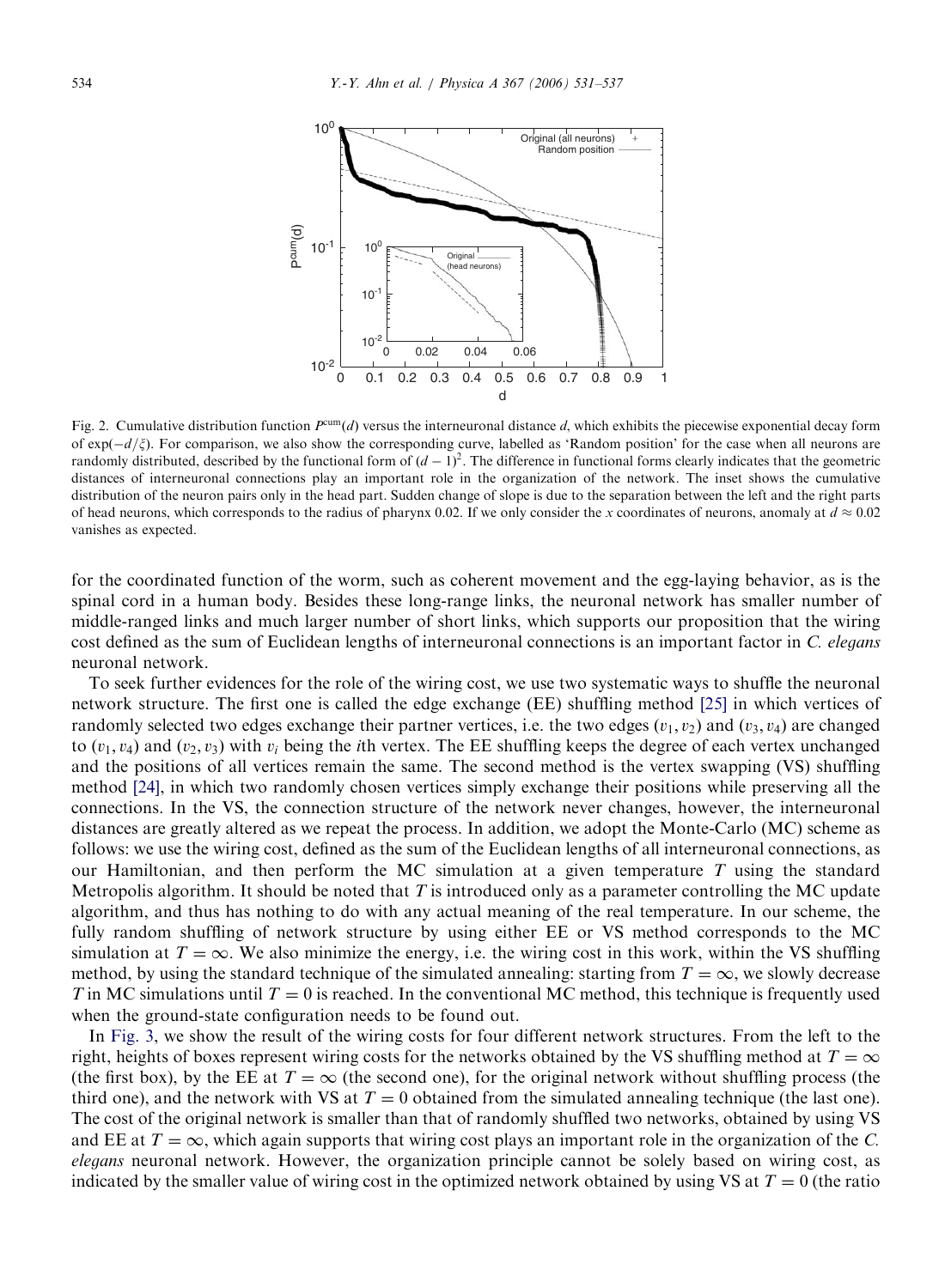<span id="page-4-0"></span>

Fig. 3. Wiring costs of networks obtained by fully random VS shuffling at  $T = \infty$  and by fully random EE shuffling at  $T = \infty$  are compared with wiring costs for the original network and the optimized network obtained by simulated annealing MC method with VS shuffling. VS and EE stand for the vertex swapping and the edge exchange as described in detail in the text. Shaded boxes show the wiring cost of the network whose long-range links ( $>0.75$ ) are excluded in the calculation of wiring costs. Error bars on top of boxes are computed from many independent MC runs.

of wiring costs is 0.53, meaning that the optimized network is about twice more cost-effective than the original network). In other words, the original neuronal network can be made to have a smaller wiring cost without changing the connection topology at all by simply changing the neuronal positions. In this regard, it is very interesting to note that if we remove body-spanning long connections of lengths larger than 0.75, the ratio of wiring costs between the original network and the optimized one is changed much from 0.53 to 0.67. This suggests that there are many long-range interneuronal connections that have to be placed without consideration of the wiring cost. Accordingly, if we neglect those long-range connections, role of wiring cost becomes more important in organization of network.

To study the relation between performance and wiring cost more systematically, we build networks that have the given value of wiring cost. In more detail, we repeat the EE shuffling until the given value of wiring cost is realized. We then stop the EE shuffling and measure the clustering coefficient of the network. As was discussed above in this paper, we believe that clustering coefficient can detect the network performance in the sense that high clustering in general corresponds to redundant wirings in the network. [Fig. 4](#page-5-0) reveals the interesting relation between the clustering coefficient and the wiring cost. The clearly observed negative correlation between the two quantities in [Fig. 4](#page-5-0) implies that wiring cost can only be reduced at the expense of network performance. Accordingly, although the neuronal network can be made more efficient (by reducing clustering coefficient), this can be achieved only by increasing wiring cost. In [Fig. 4,](#page-5-0) original C. elegans network (marked as the symbol  $\times$ ) is far off the obtained curve, which indicates that the original network can be made to have much smaller wiring cost without any change in connection topology.

We below suggest three plausible reasons why C. elegans neuronal network does not have the optimal wiring cost. First, possible reason is the existence of the neuropile, such as nerve ring and ventral cord. If two neurons are connected through these structures, actual wiring may not cost too much although two neurons are separated by a long distance. Second reason one can think of is the functional constraints as mentioned above: the minimal subnetwork topologies for generating certain dynamical behaviors such as oscillation or chaotic motion are identified and named as ''dynamical motifs'' in Ref. [\[26\]](#page-6-0), which has shown that some network topologies are unavoidable to perform certain behaviors regardless of wiring cost. One can also argue that full optimization of network structure can hardly be realized in actual biological evolution: the developmental process of every living organism is highly conserved through history of life [\[27\]](#page-6-0). Even if C. elegans can minimize the wiring cost by modifying developmental process, this may not happen if the risk of failures in development is too great.

In conclusion, we have shown that the wiring cost, measured by total lengths of interneuronal connections, plays some how an important roles in the organization of the C. elegans neuronal network. The reduction of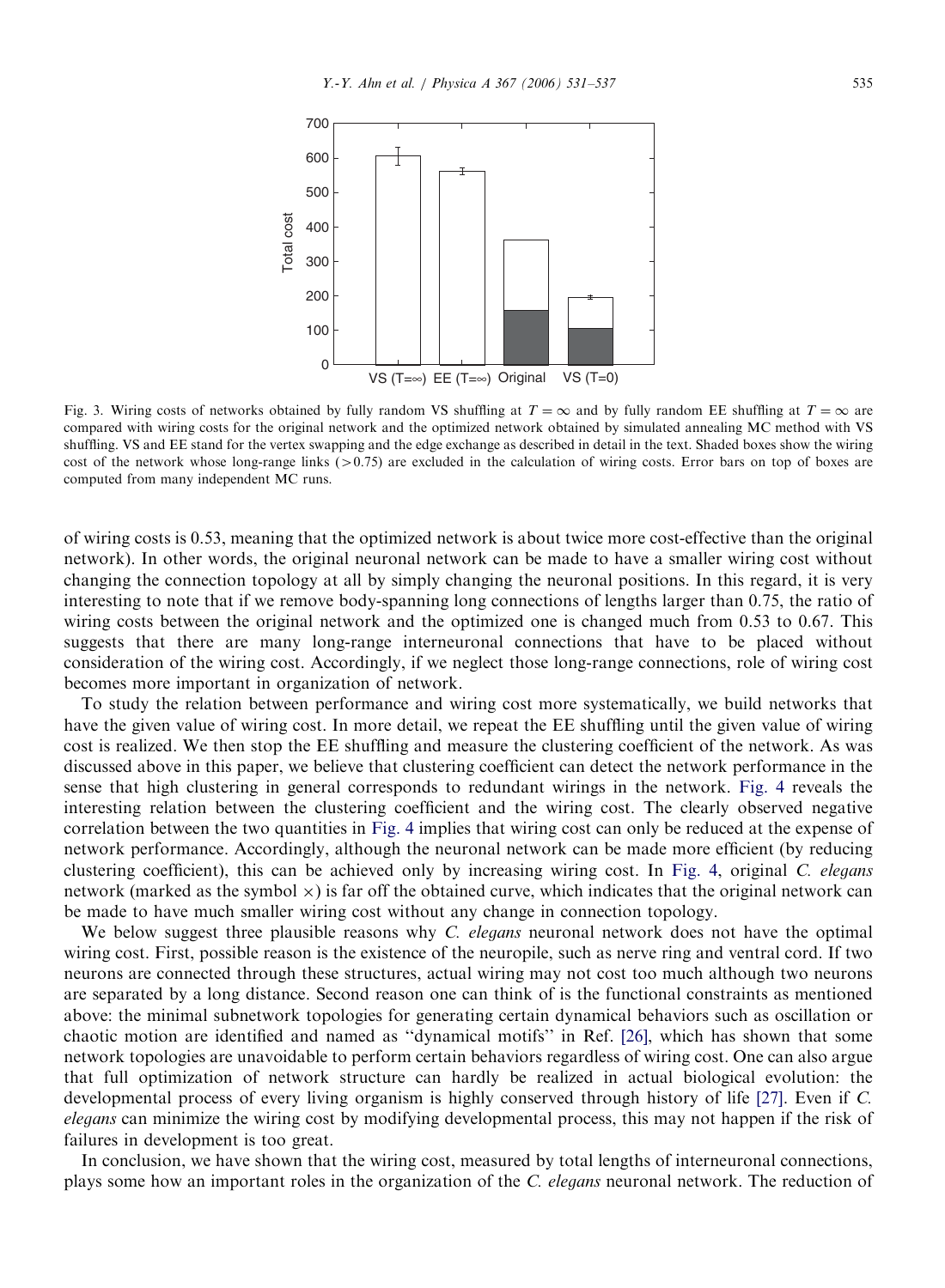<span id="page-5-0"></span>

Fig. 4. Wiring cost versus clustering coefficient. At the given value of wiring cost, we repeat the edge exchange shuffling method starting from the original network until the given wiring cost is reached. The negative correlation clearly implies that there is a trade-off relation between performance and wiring cost.

the wiring cost is also shown to be accompanied by decrease of network performance, phenomenologically measured by the clustering coefficient.

Y.-Y.A. was supported by the Ministry of Science and Technology through Korean Systems Biology Research Grant (M10309020000-03B5002-00000), and H. J. was supported by KOSEF ABRL Program through Grant No. R14-2002-059-01002-0. B. J. K. was supported by the Ministry of Science and Technology through the Nanoscopia Center of Excellence at Ajou University.

## References

- [1] M. Bear, M.F. Bear, B.W. Connors, M.A. Paradiso, Neuroscience: Exploring the Brain, Lippincott Williams & Wilkins, Baltimore, MD, 2002.
- [2] V.M. Eguíluz, D.R. Chialvo, G.A. Cecchi, M. Baliki, A.V. Apkarian, Phys. Rev. Lett. 94 (2005) 018102.
- [3] S.T. Carmichael, J.L. Price, J. Comput. Neurol. 346 (1994) 366.
- [4] D.J. Felleman, D.C. van Essen, Cereb. Cortex 1 (1991) 1.
- [5] J.W. Lewis, D.C. van Essen, J. Comput. Neurol. 428 (2000) 79.
- [6] The C. elegans Sequencing Consortium, Science 282 (1998) 2012.
- [7] J.G. White, E. Southgate, J.N. Thomson, S. Brenner, Philos. Trans. R. Soc. London Ser. B 314 (1986) 1.
- [8] T.B. Achacoso, W.S. Yamamoto, AY's Neuroanatomy of C. elegans for Computation, CRC Press, Boca Raton, FL, 1991.
- [9] D.J. Watts, S.H. Strogatz, Nature (London) 393 (1998) 440.
- [10] A.-L. Barabási, R. Albert, Science 286 (1999) 509; A.-L. Barabási, R. Albert, H. Jeong, Physica A 272 (1999) 173.
- [11] R. Albert, H. Jeong, A.-L. Barabási, Nature 401 (1999) 130–131.
- [12] R. Albert, A.-L. Barabási, Rev. Mod. Phys. 74 (2002) 47; S.N. Dorogovtsev, J.F.F. Mendes, Adv. Phys. 51 (2002) 1079; M.E.J. Newman, SIAM Rev. 45 (2003) 167.
- [13] H. Jeong, B. Tomber, R. Albert, Z.N. Oltvai, A.-L. Barabasi, Nature (London) 407 (2000) 651.
- [14] R.F. Cancho, C. Janssen, R.V. Solé, Phys. Rev. E 64 (2001) 046119.
- [15] R.F. Cancho, R.V. Solé, e-print cond-mat/0111222.
- [16] S. Valverde, R.F. i Cancho, R.V. Solé, Europhys. Lett. 60 (2002) 512.
- [17] Y.-Y Ahn, P.-J. Kim, H. Jeong, (unpublished).
- [18] S.S. Manna, P. Sen, Phys. Rev. E 66 (2002) 06614.
- [19] S.-H. Yook, H. Jeong, A.-L. Barabási, Proc. Natl. Acad. Sci. USA 99 (2002) 13382.
- [20] M. Kaiser, C.C. Hilgetag, Neurocomputing 58–60 (2004) 297.
- [21] M. Kaiser, C.C. Hilgetag, Phys. Rev. E 69 (2004) 036103.